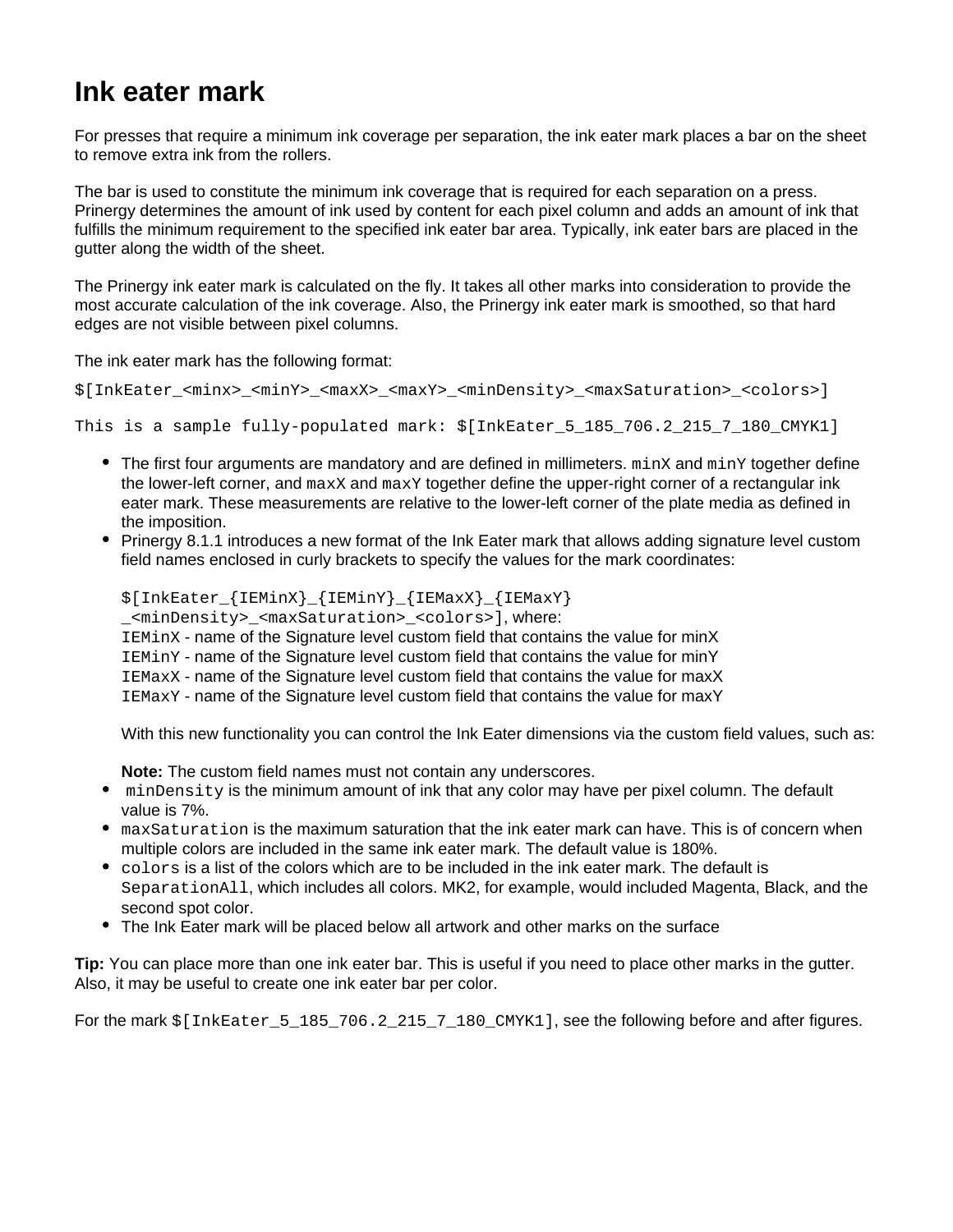

\$[InkEater\_5\_185\_706.2\_215\_7\_180\_CMYK1]